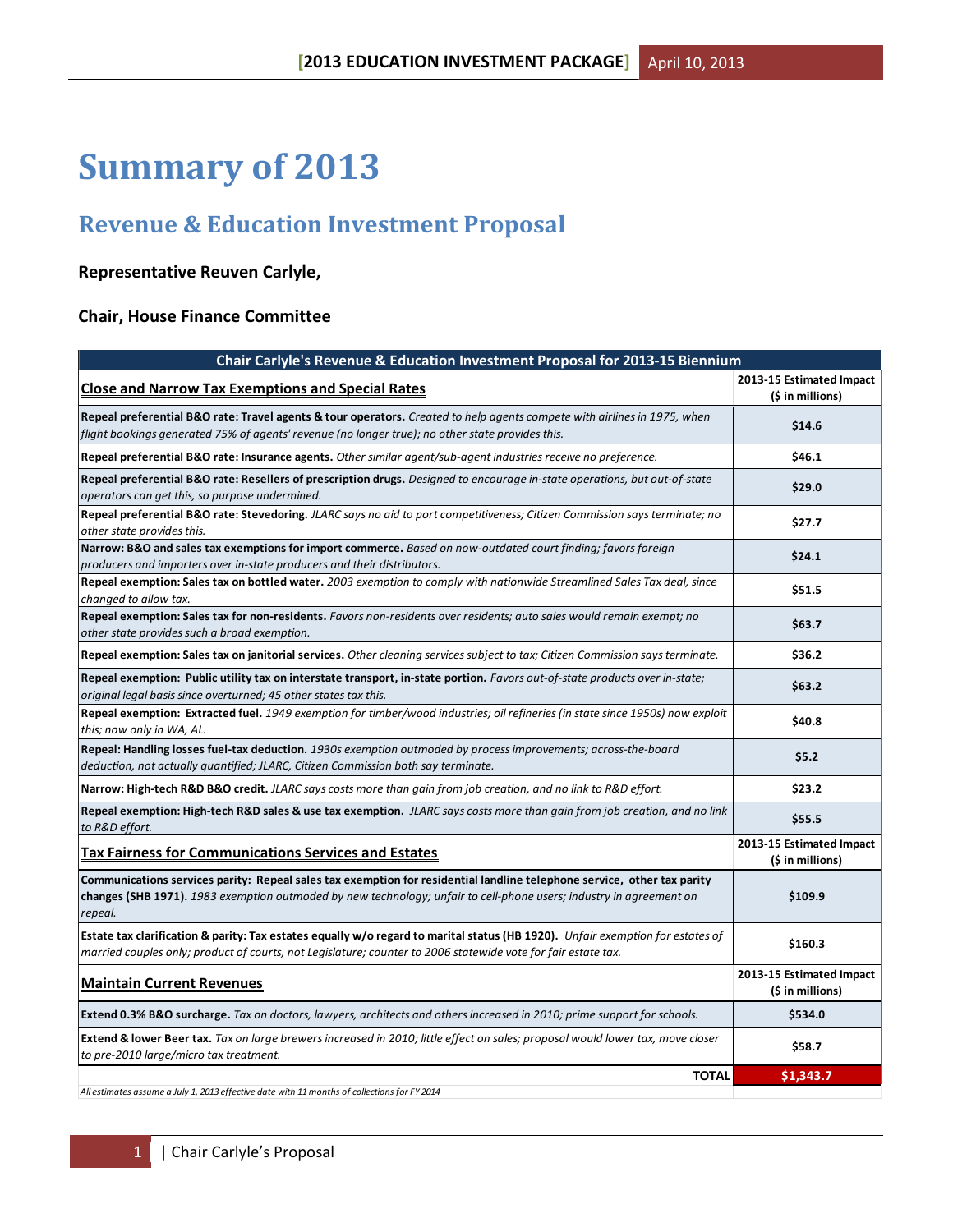# **Repeal Special B&O Rates & Exemptions**

About 40 industries receive a preferential rate on their business and occupation (B&O) tax rate, paying sometimes far less than similar businesses. Many others pay no B&O tax thanks to exemptions.

This proposal repeals four such preferential rates and one exemption that are either ineffective, no longer justified, or simply a special exemption that we can no longer afford over paying to educate our children. Specifically, it:

- Repeals a 0.275% rate for travel agents and tour operators.
- Repeals a 0.484% rate for insurance agents.
- Repeals a 0.138% rate for resellers of prescription drugs.
- Repeals a 0.275% rate for stevedoring.
- Narrows an exemption from B&O tax for the sale of taxable goods in import commerce.

# *Travel Agents & Tour Operators*

This preferential rate was created in 1975 when travel agents operated under a very different business model, relying on airplane ticket bookings for 75% of their income. The travel industry has changed dramatically in recent years, and the original objectives for this special rate – fair tax treatment between travel agents and interstate air carriers –no longer apply.

Out-of-state companies currently are taking advantage of this rate and JLARC found in its review that no other states offer comparable exemptions for travel agents and tour operators. The Citizens' Commission noted "there is no apparent compelling reason any longer for preferential tax treatment" through this rate and recommended it be terminated.

# *Insurance Producers, Title Insurance Agents and Surplus Line Brokers*

A preferential rate of 1.1% for these businesses was created in 1983; it was further reduced twice, finally to the current rate of 0.484% in 1998. Other professional businesses with agent/sub-agent models (stock brokerages, real estate firms) do not get a similar preferential rate. When creating the rate, the Legislature provided no economic or competitive justification for the lower tax rate and in its comments, the Citizens' Commission stated "no evidence was provided for why a lower tax rate relative to similar agent/sub-agent relationship in other industries is appropriate."

# *Resellers of Prescription Drugs*

This preferential rate applies to businesses that warehouse and resell prescription drugs to retailers, hospitals, clinics and other health care providers. It was created in 1998 to attract out-of-state drug companies to build warehouses in Washington. Drug companies without in-state warehouses have been able to take advantage of this rate, undermining the purpose for which the preferential rate was created. This rate is less than 30% the standard B&O tax rates paid by in-state businesses warehousing and selling other products.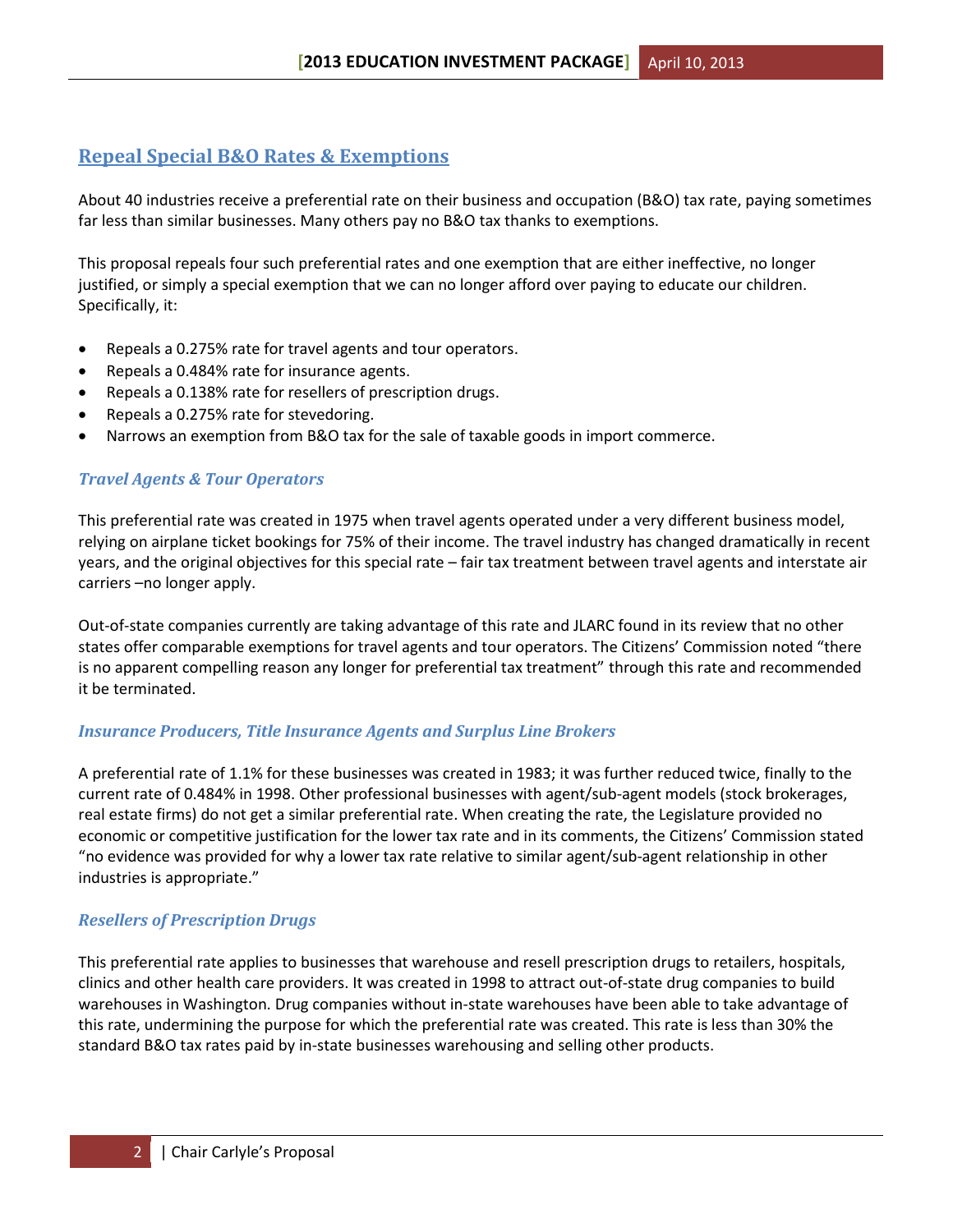## *Stevedoring*

This preferential rate was created in 1979 after a Supreme Court decision upheld the taxation stevedoring and similar business activities. Stevedoring is labor, service, or transportation activities where cargo is loaded or unloaded to or from vessels or barges involved in waterborne interstate and foreign commerce.

This lower tax rate appears to have been intended to help the competitiveness of Washington's ports; however, JLARC found no material evidence to suggest it has had any role in doing so. No other states offer a similar tax exemption and the Citizens' Commission recommended in its review "that the Legislature stop supporting these industries financially by terminating the preferential tax rates."

#### *Import Commerce*

This exemption allows importers to pay no B&O tax or collect sales tax on their sales of taxable goods, primarily wholesale activities. It originally was put in agency tax rules due to a now-outdated interpretation of the Commerce Clause and later placed in statute in 2007. This proposal would close the tax exemption for imports with the exception of aerospace components.

This exemption gives importers an unfair advantage over in-state manufacturers and wholesalers, who would pay taxes on the sale of the same goods. Example: the sale of a piece of construction equipment purchased from a Washington-based company would be subject to B&O tax; the sale of the same construction equipment manufactured in China then purchased through the Washington distributor of the Chinese company would not be subject to the B&O tax.

# **Repeal Sales Tax Exemptions**

There are literally hundreds of exemptions from Washington's sales & use tax, even as it provides the biggest source of tax revenue for education and other valuable programs at the state level. Many of these exemptions serve real benefits, like the sales tax exemption on food. Others are harder to defend, especially as we face tough decisions about how to fund our schools.

This proposal repeals three such sales tax exemptions. Specifically, it:

- Repeals a sales tax exemption for bottled water.
- Repeals a sales tax exemption for nonresidents.
- Repeals a sales tax exemption for janitorial services.

#### *Sales Tax on Bottled Water*

Sales of bottled water were always subject to sales tax before January 1, 2004, in anticipation of Washington joining the Streamlined Sales and Use Tax Agreement. That agreement now allows for member states to tax bottled water sales separately. Use of bottled water is a discretionary purchase and contributes negatively to the environment – most aren't recycled and end up in our waste streams, costing local governments. This proposal would allow for refunds for taxes on sales of prescribed bottled water and sales to persons lacking readily available potable water.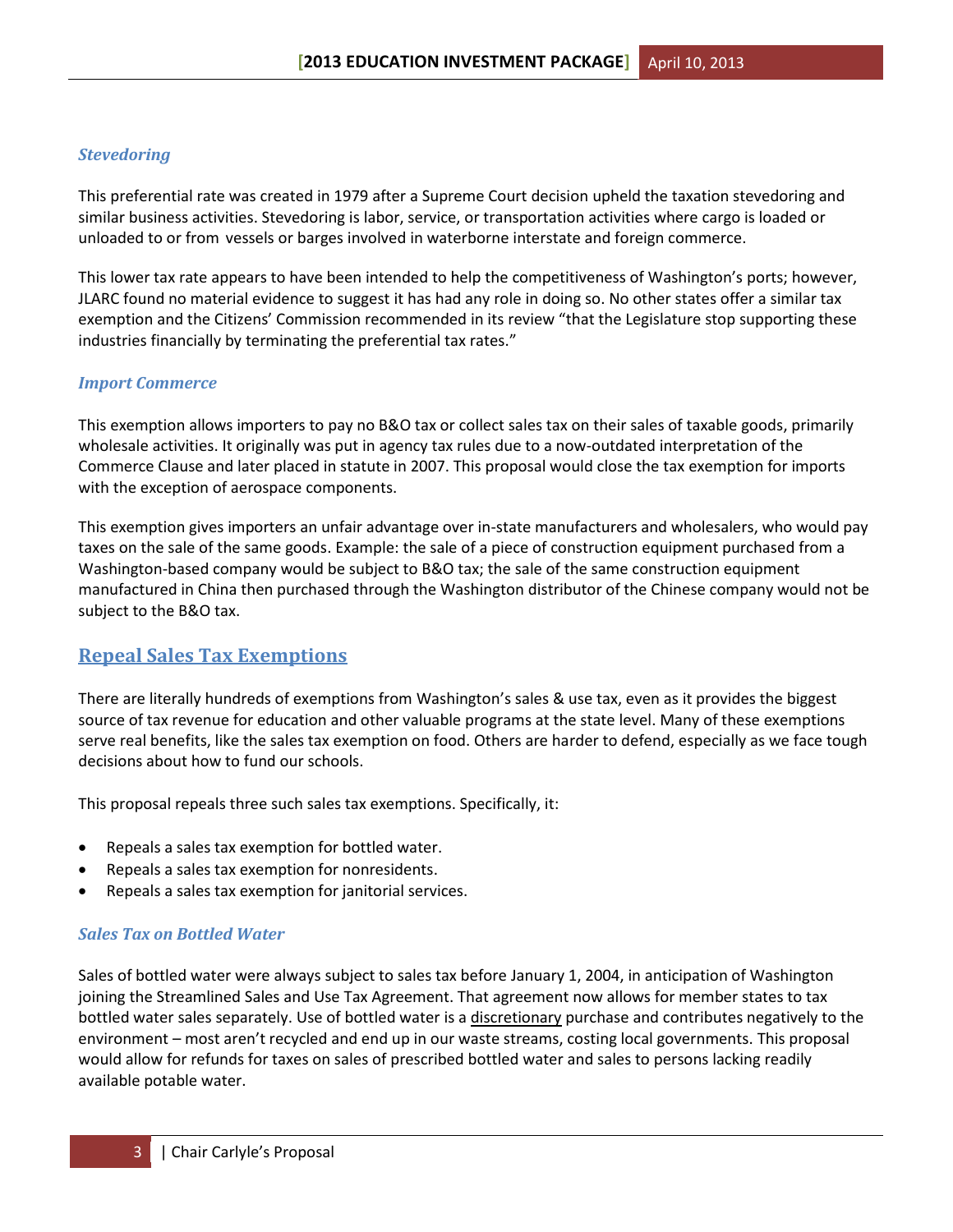# *Sales Tax on Nonresidents*

Nonresidents from states with no sales tax or a sales tax rate of less than 3% are exempted from paying Washington's sales tax on the purchase of goods. This exemption was created in the 1960s, and originally required nonresidents to purchase a permit in order to utilize the exemption. This exemption provides a direct tax benefit to nonresidents over Washington residents.

In fact, Washington residents pay income taxes if working in Oregon, whose residents claim most of this benefit. Independent studies and by DOR found that merchandise selection is the biggest factor in determining where people shop – King County, a non-border county, has the second most nonresident purchases. Sales of motor vehicles, the biggest impact for border counties, would remain exempt under this proposal.

## *Sales Tax on Janitorial Services*

Janitorial services (cleaning and caretaking of the interior of buildings) were exempted from retail sales tax when the tax was created in 1935. As a result, businesses providing janitorial services are taxed at the Service B&O tax rate rather than the Retail B&O tax rate.

Other specialized cleaning services are subject to retail sales tax, with those businesses paying the Retail B&O tax rate and many other states now collect sales tax on these same services. Janitorial services are discretionary for households and not integral to the operations of businesses serviced. The Citizens' Commission recommended this exemption be terminated.

# **Repeal Transportation & Oil-Related Tax Exemptions**

There are numerous exemptions in Washington's tax code based on outdated court interpretations or outmoded technologies and business practices. While these exemptions may have been justified when first enacted, they deserve extra scrutiny now when we face hard choices about funding our education system.

This proposal repeals three such tax exemptions related to fuel production and distribution, and transportation. Specifically, it:

- Repeals a use tax exemption for extracted fuel.
- Repeals a public utility tax deduction for instate portions of interstate transportation.
- Repeals a fuel tax deduction for handling losses.

# *Use Tax on Extracted Fuel*

This tax exemption was created for the timber and wood products industry in 1949 to allow them to use a byproduct called hog fuel in the milling and manufacturing process. The first oil refinery opened in Washington in the 1950s, and the state's five oil refineries now account for 98% of the value of this exemption. Fuel used in the manufacturing process by other industries in Washington is generally taxed and only one other state, Alabama, provides a similar tax exemption for fuel created in the petroleum refining process.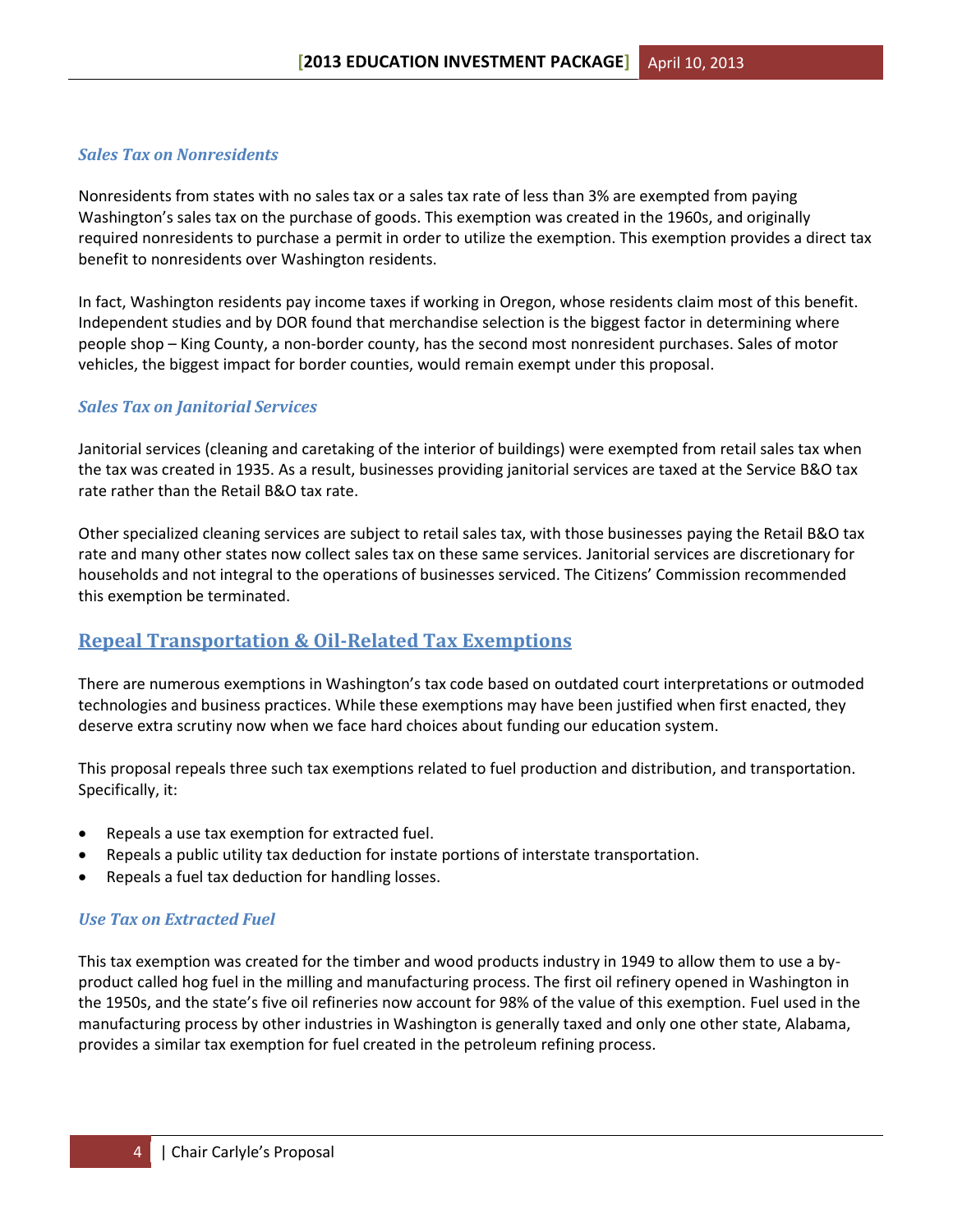# *Public Utility Tax on Instate Portions of Interstate Transportation*

This exemption was created in 1935 because of the U.S. Supreme Court's interpretation at the time of the Commerce Clause's application to interstate business activities. It allows for a deduction from the Public Utility Tax for interstate carriers on instate portion of transporting goods and passengers from other states.

This tax deduction exempts the transportation of goods from other states from taxes that apply to transporting goods produced in Washington within the state, disadvantaging our Washington goods produced for sale in state. The original legal basis for granting the exemption has long since been overturned by the U.S. Supreme Court and 45 other states and the District of Columbia tax this activity in some manner.

#### *Handling Losses Fuel Tax Deduction*

Fuel suppliers and distributors get an across-the-board deduction from motor vehicle fuel taxes for "handling losses" during the loading and transport of gasoline. The deduction was created in the 1930s, when handling and transportation of fuel was very different than today.

Fuel handling standards today are much stricter, so we are giving a tax exemption on losses that likely don't occur. We should incentivize better environmental practices, not subsidize gasoline spillage and vapor emissions. JLARC and Citizens' Commission both recommended this exemption be terminated.

# **Narrow & Repeal High Technology Business Exemptions**

JLARC's tax preference review process has provided invaluable information for certain exemptions by examining closely the total economic benefit generated and allowing us to contrast that with the investment of the state's dollars. In 2012, JLARC reviewed the two preferences below and could find no clear evidence that the state's investments were directly generating new jobs in this sector.

#### *B&O Tax Credit and Sales & Use Tax Deferral on High Tech Research & Development*

These two preferences allow high technology businesses to receive a credit for spending on qualifying research and development and a deferral on sales and use taxes on purchases for facilities, machinery and equipment used in qualifying research and development. This proposal would repeal the sales and use tax deferral and narrow the B&O tax credit to apply only to firms with less than \$10 million in annual business income.

JLARC's review of these exemptions found that the costs to taxpayers per new job exceeded the economic benefit created by those same jobs. The review also could not identify new spending on research and development at high tech firms that was directly attributable to these tax breaks.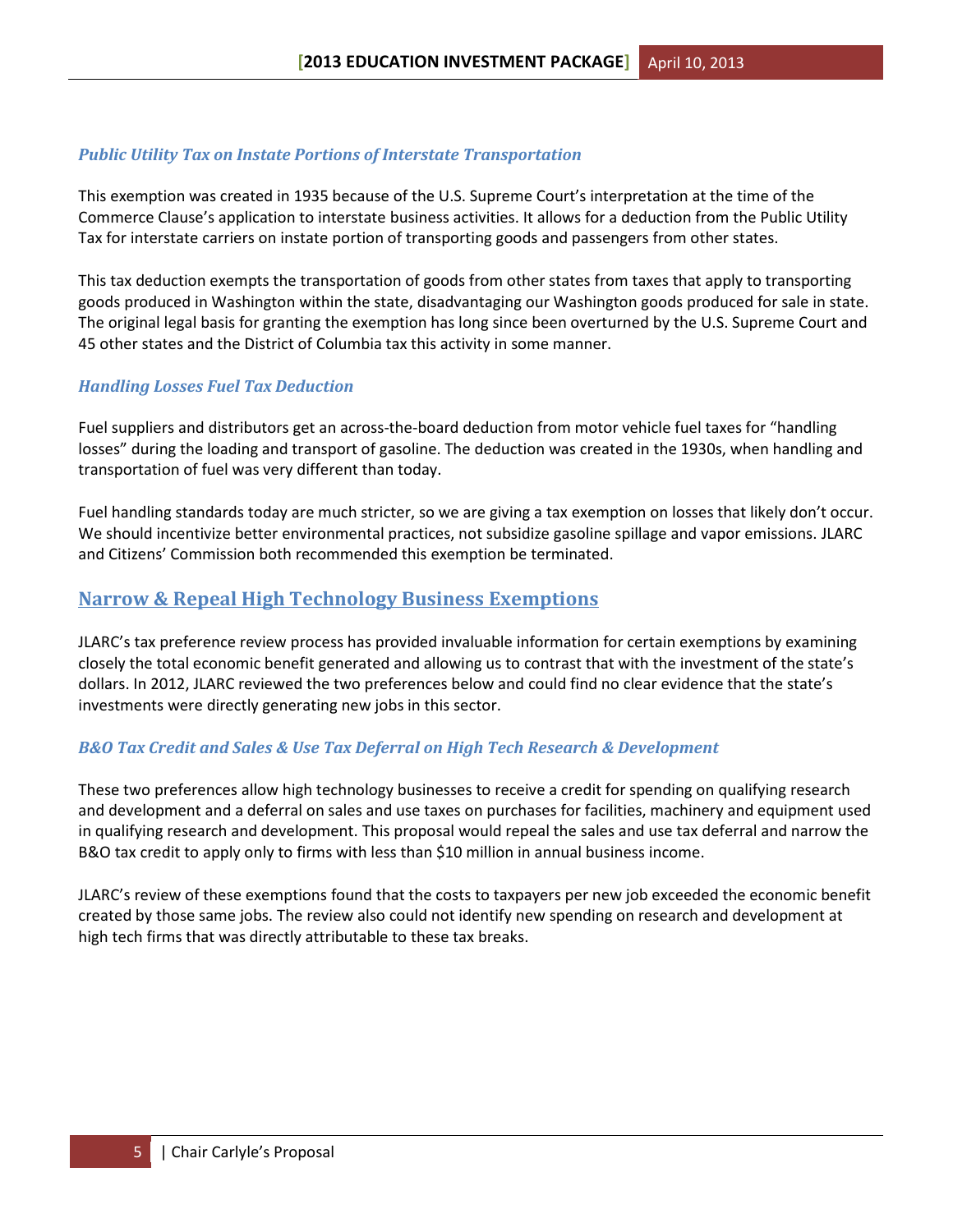# **Tax Fairness for Communications Services & the Estate Tax**

# *Communications Services Tax Fairness – HB 1971*

A sales tax exemption for local residential phone service was created in 1983 after the break-up of "Ma Bell." As new technologies have been developed, the exemption has applied to fewer and fewer phone customers. This proposal eliminates an unfair disparity between taxation of residential phone service customers based purely on the technology being used and has been negotiated and supported by the communications industry. It helps local communities by ensuring the dollars for E-911 are collected more fairly and it provides support for rural phone carriers to help them serve communities that would otherwise be underserved.

# *Bracken Decision Tax Fairness – HB 1920*

The *Bracken* court decision in October 2012 created inequitable tax treatment for estate taxes between married couples and single individuals. Without legislative action, the result will be significant revenue losses to our Education Legacy Trust Account due to allowing married couples to significantly reduce their Washington estate tax liability.

Under the court's decision, single and divorced individuals' estates over \$2 million would clearly be subject to estate taxes, but married couples' estates would have a large exemption. Fixing this is a matter of fairness and honoring the intent of the legislature and voters when Washington's estate tax was created.

# **Maintain Current Revenues**

# *Extend B&O Tax Rate on Services*

The 1.5% Service B&O tax rate paid by doctors, lawyers, architects and others was increased by 0.3% in 2010. Continuing this tax rate will provide more than \$500 million for our schools in the next two years.

# *Lower & Extend Beer Tax Rate*

The tax rate for beer from large breweries was increased from \$8.08 per barrel to \$23.58 per barrel by adding a 50 cents per gallon surtax in 2010. This proposal would extend the per gallon surtax at a lower rate of 25 cents per gallon instead of 50 cents and add a 15 cent per gallon surtax for microbreweries.

This proposal would lower taxes on most beer below the current rate, but still raise \$58 million for our schools. Taxes would go up by just 14 cents per six-pack for large breweries and just over 8 cents per six-pack for small breweries. This proposal would return the differential between tax rates for large and small breweries to the same level as prior to 2010.

Sales of beer by large brewers by volume actually decreased less during the fiscal year this surtax was imposed than during the previous fiscal year. Under this proposal, Washington's state tax on beer with go from  $7<sup>th</sup>$  highest among states to  $10^{th}$  highest for most beer and from 38<sup>th</sup> to 22<sup>nd</sup> for microbrews.